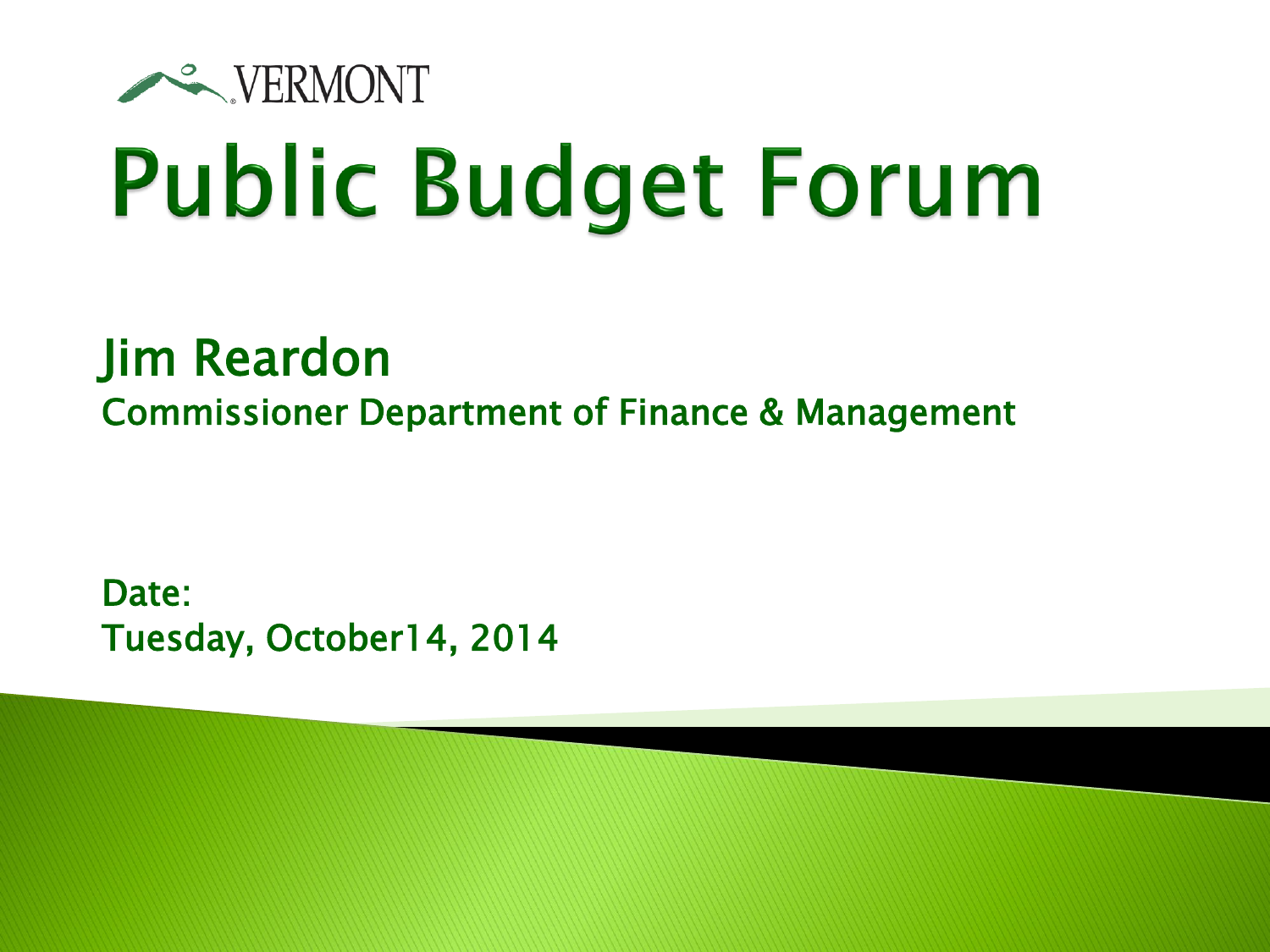Moderated by: Jeb Spaulding Secretary of Administration

### Presentation by: Jim Reardon Commissioner Department of Finance & Management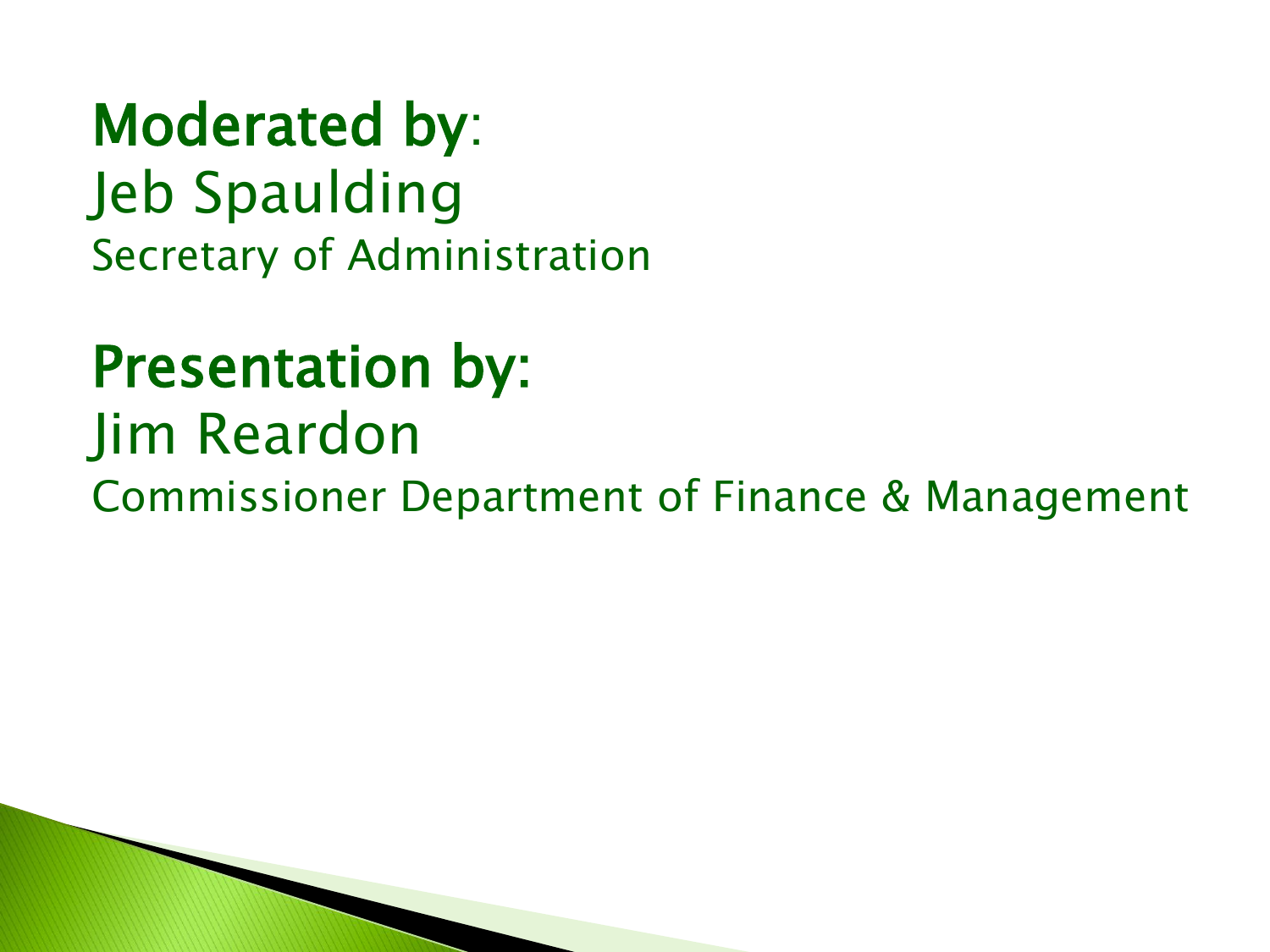## **Fiscal Overview**

- Budget Basics
	- Where does the money come from?
	- Where does the money go?
- FY16 and Beyond ◦ The Budget Process ◦ The Next GF Budget Gap
- $\rightarrow$  Final Thoughts Questions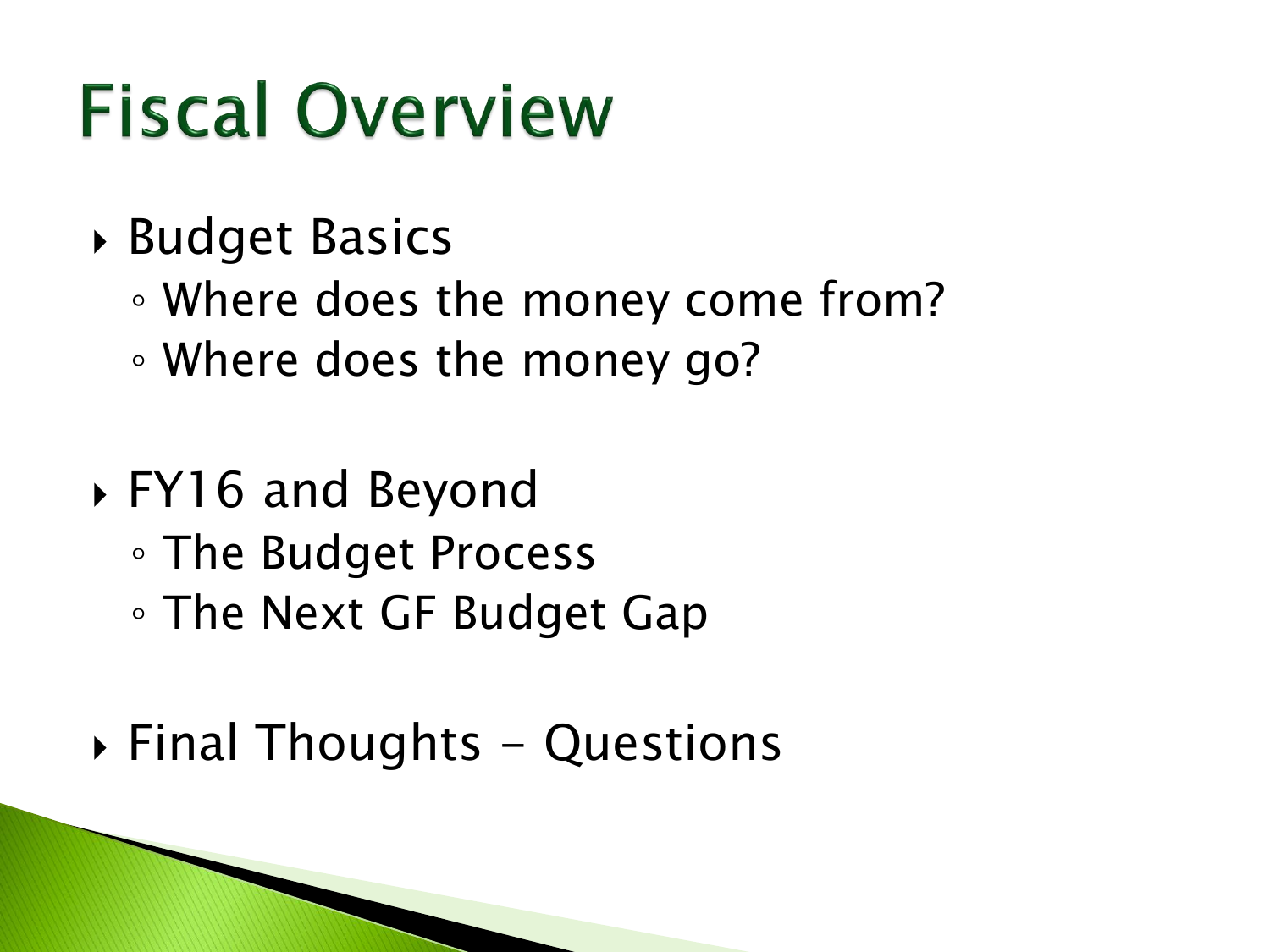## **Budget Basics**

- $\rightarrow$  The budget incorporates both the spending and the revenue sides of the fiscal equation.
- Vermont has a very good base revenue projection process. But revenue changes will always be difficult …
- Annual spending pressures continue but the base will be looked at …
- Budget growth is ultimately a function of economic activity and personal income growth
- What is the New Normal constant fiscal pressure but a more volatile funding environment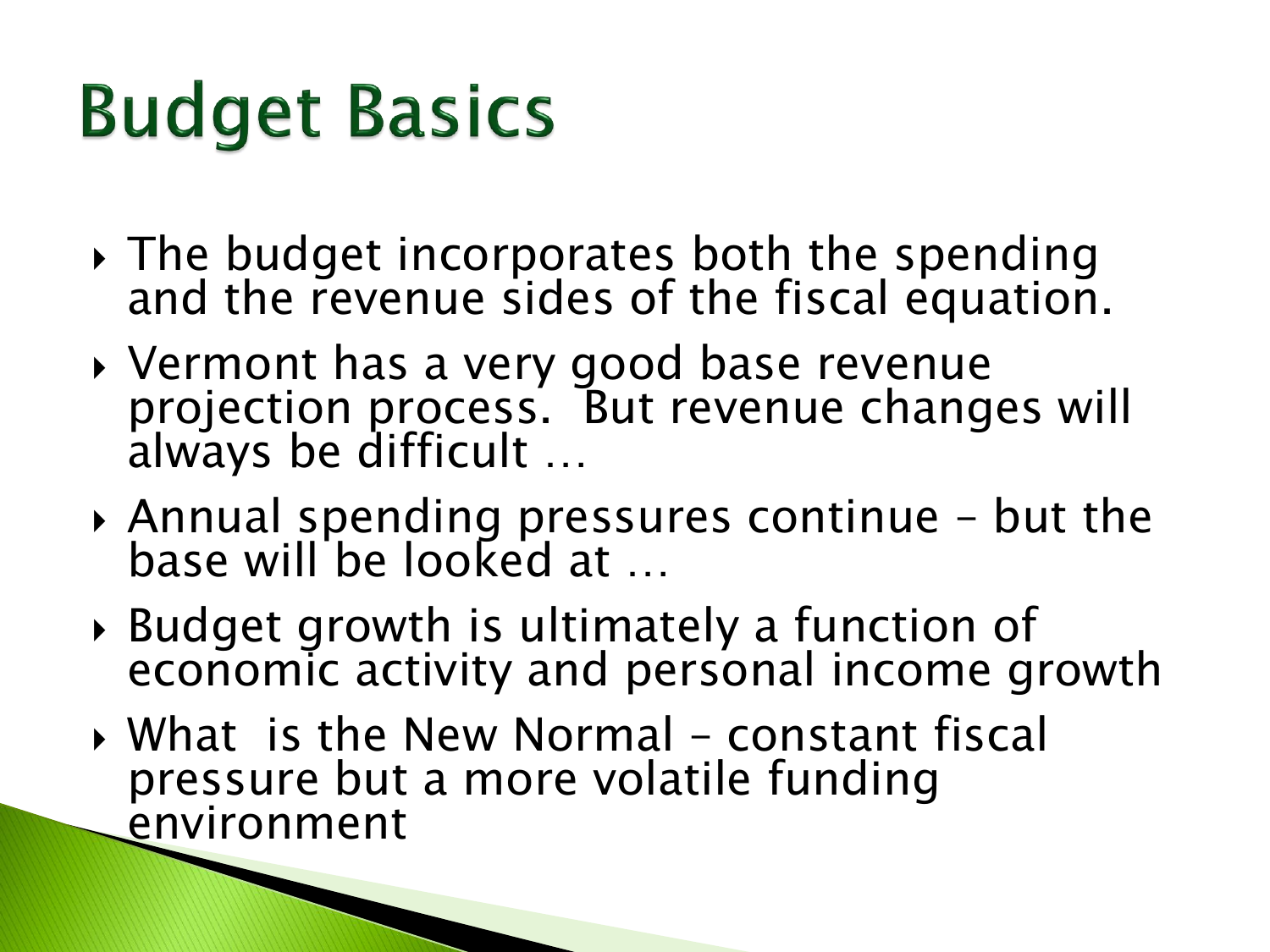### **Total Appropriations by Fund Source**

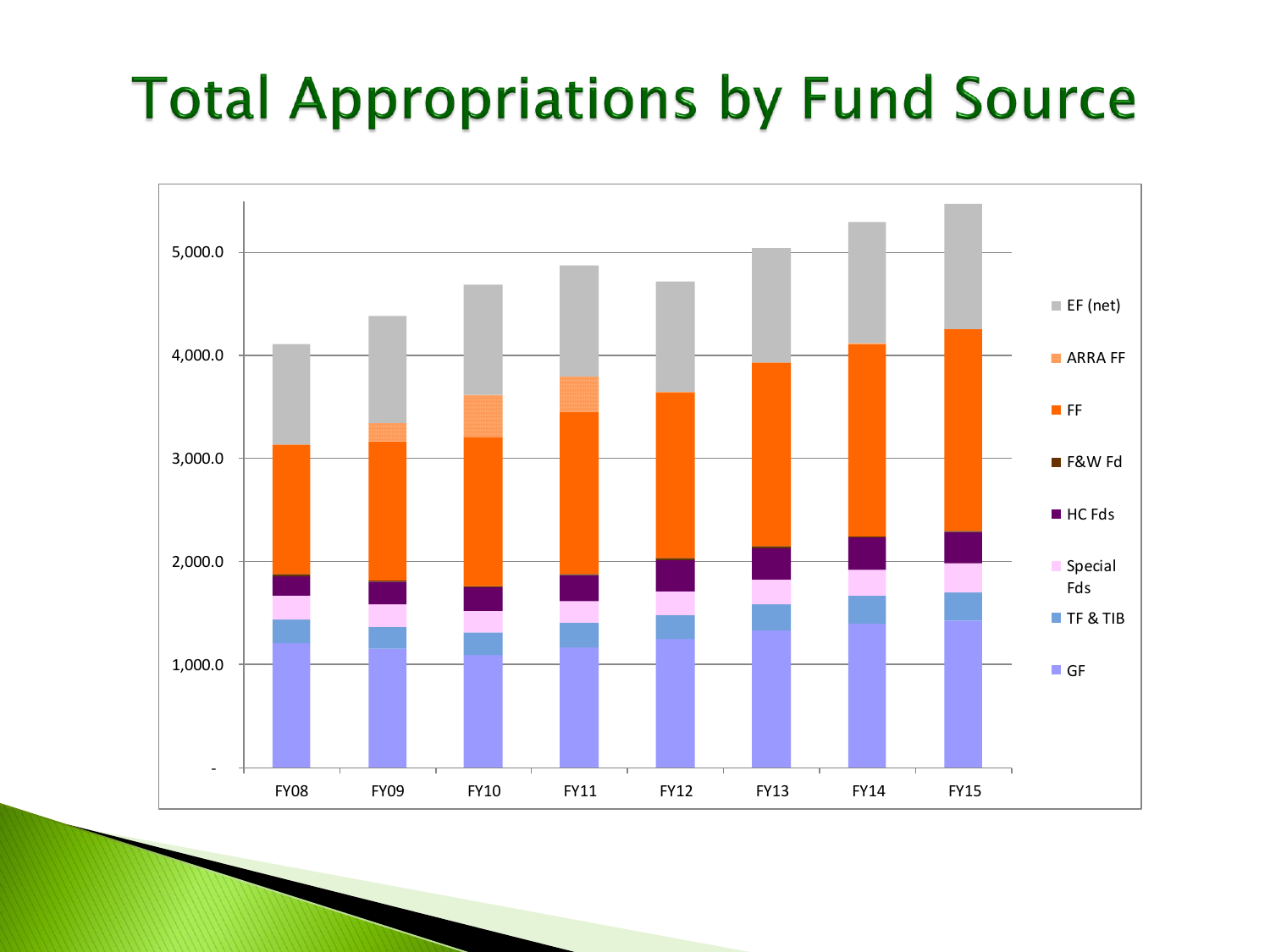### **Basic Budget Dynamics**

- Total was \$4.1B in FY08 now to \$5.6B in FY15 Average annual growth 3.3% since FY10
- GF is now 26% of total (down from 30%)
	- $\triangleright$  GF growth has averaged 5.8% since FY10 slowed in recent years
- Federal Funds now 35% of total (up from 30%)
	- $\triangleright$  Base FF growth has averaged 6.4% since FY10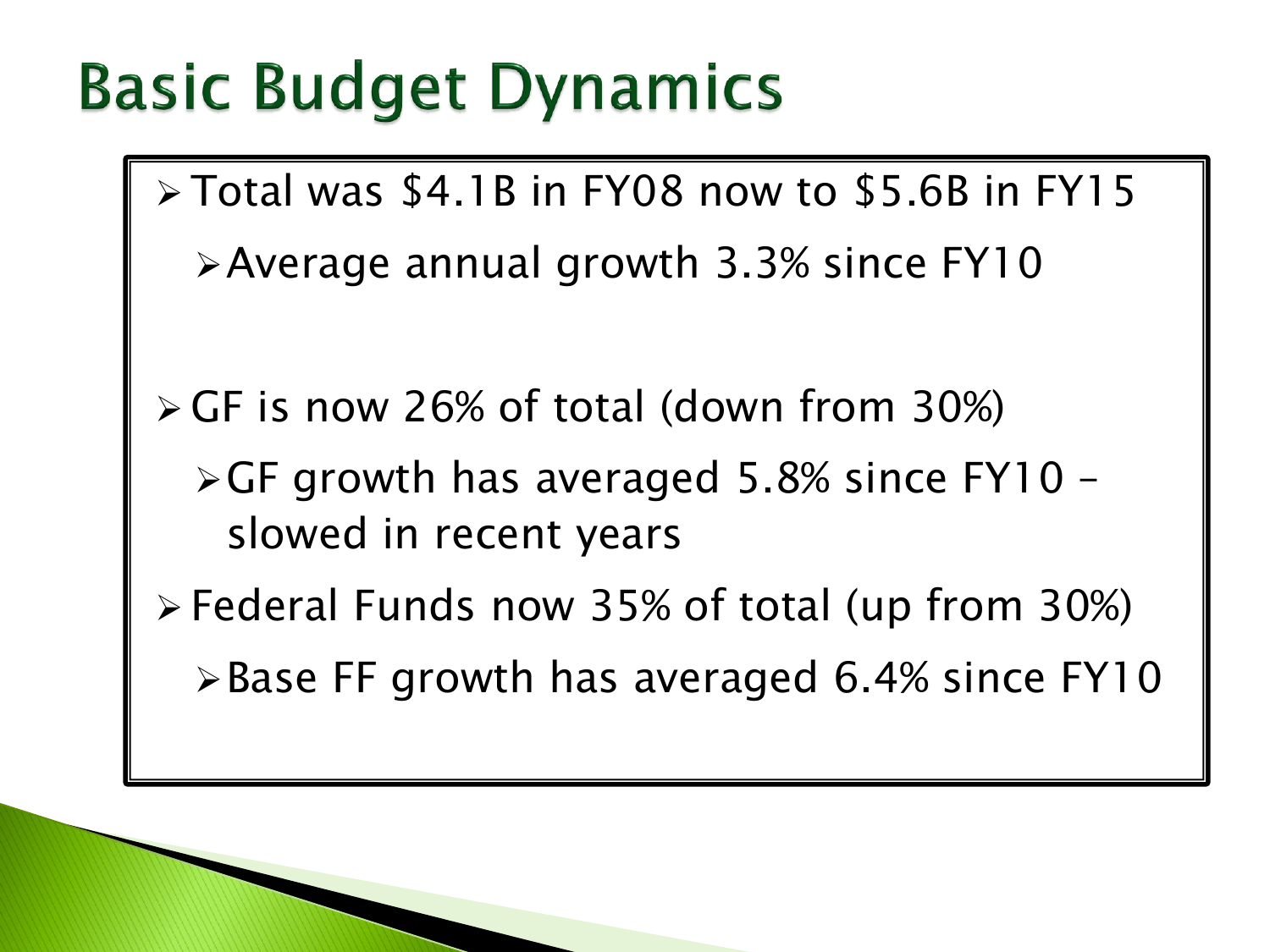#### FY2015 Post Rescission Budget, by Government Function (\$5.6 billion)

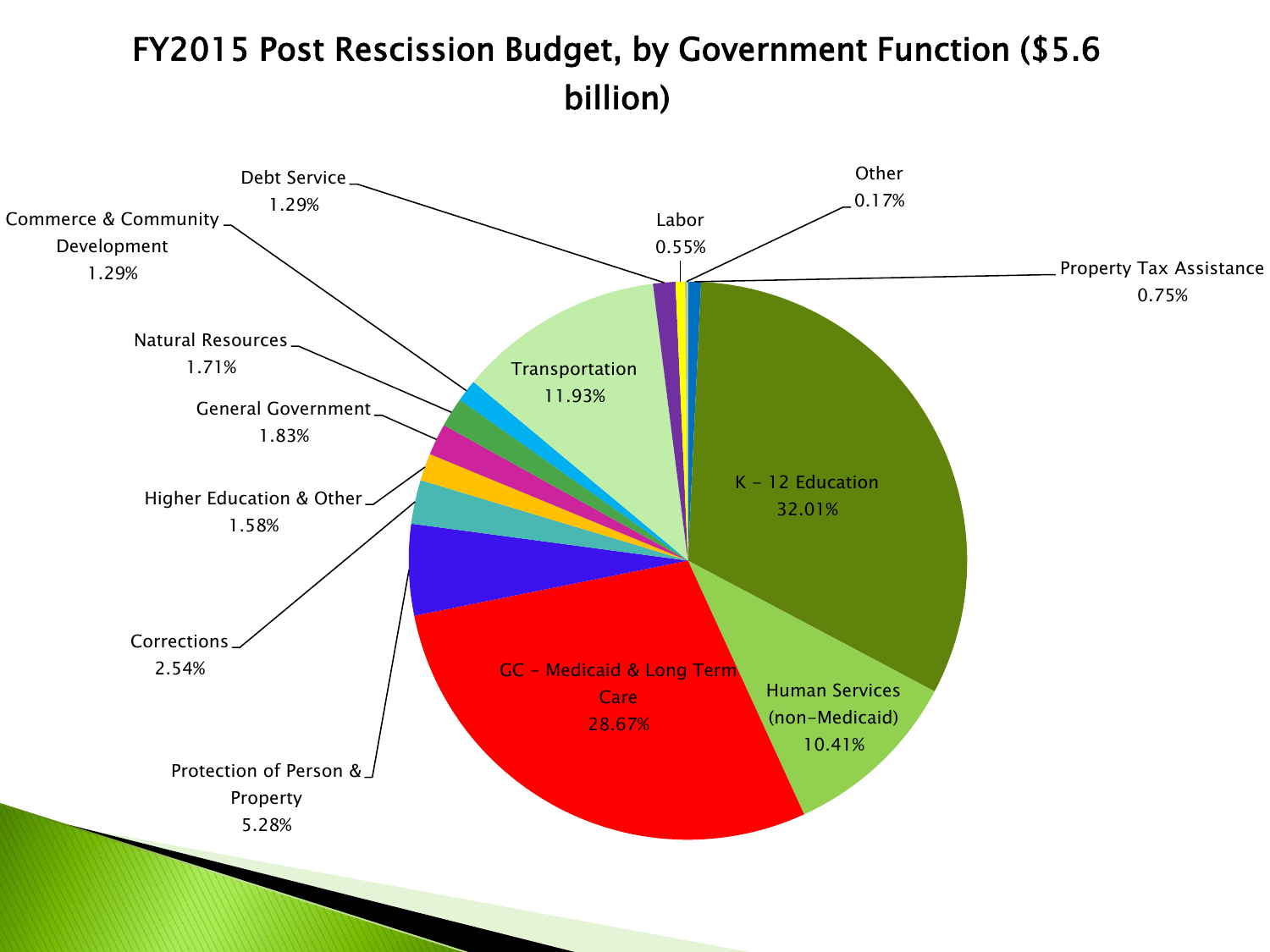#### FY 2015 Post Rescission Budget - General Fund  $= $1.4$  Billion

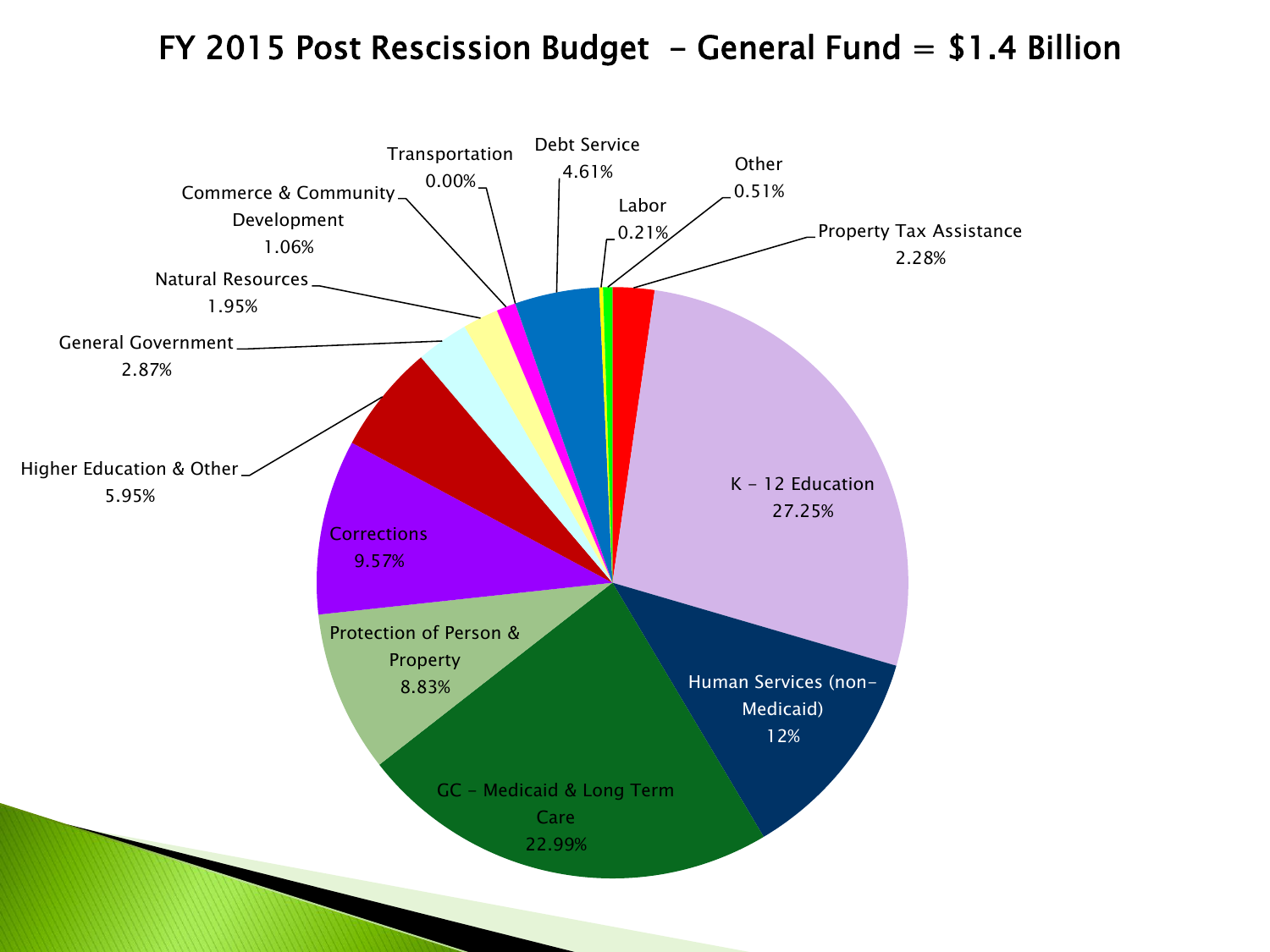### **FY16 and Beyond**

The Budget Process

### ▶ The Next GF Budget Gap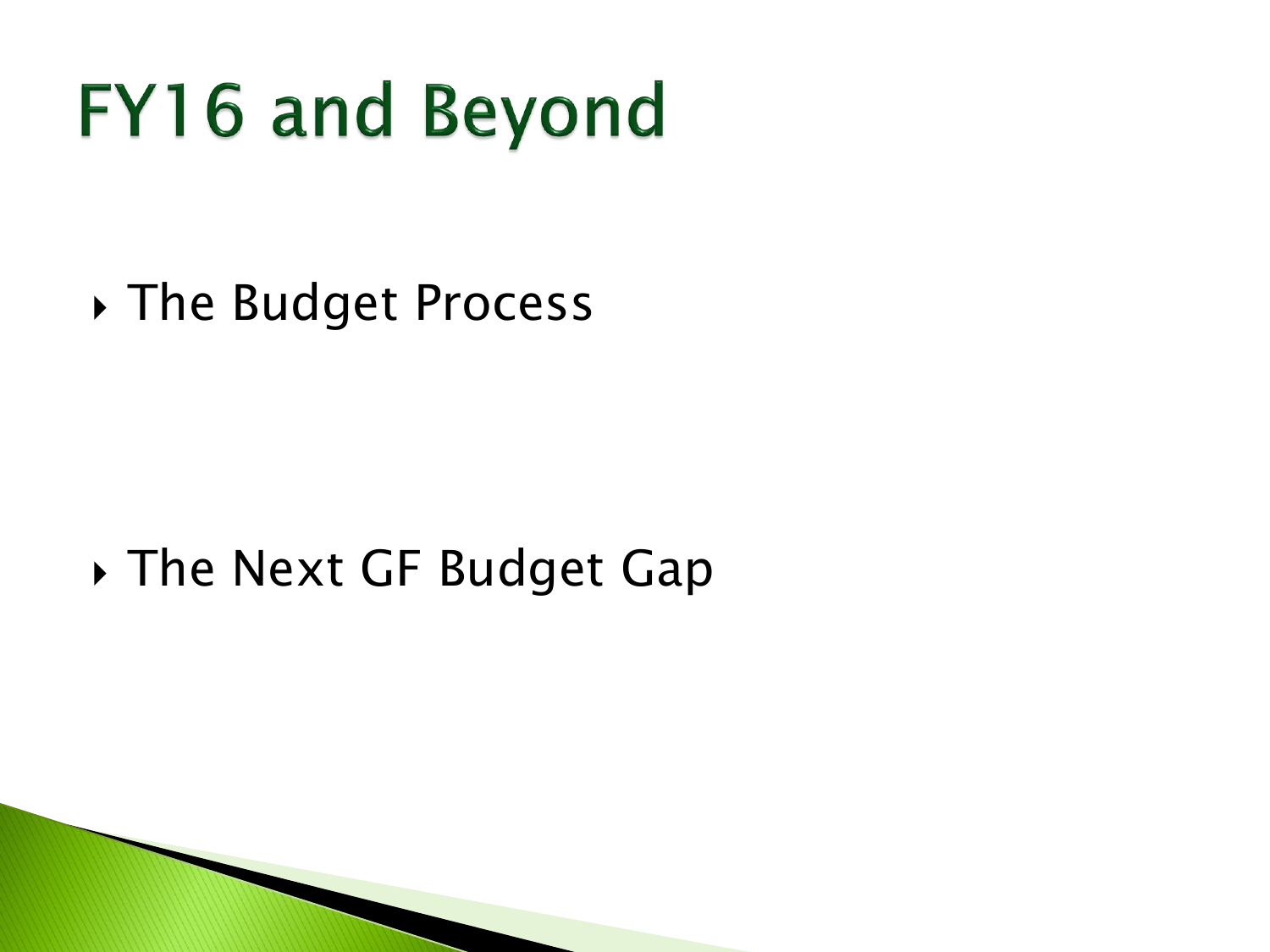## **Budget Process**

- Governor goes first
- FY 2015 Budget Adjustment Act (BAA)
- Next Revenue Update will be in Jan.
- FY 2016 Budget will be presented in Jan.  $\checkmark$ Executive Budget Instructions – issued in Sept. Governors Initiatives usually tied to budget Achieve balance across funds and demands  $\checkmark$  All about the GF in the end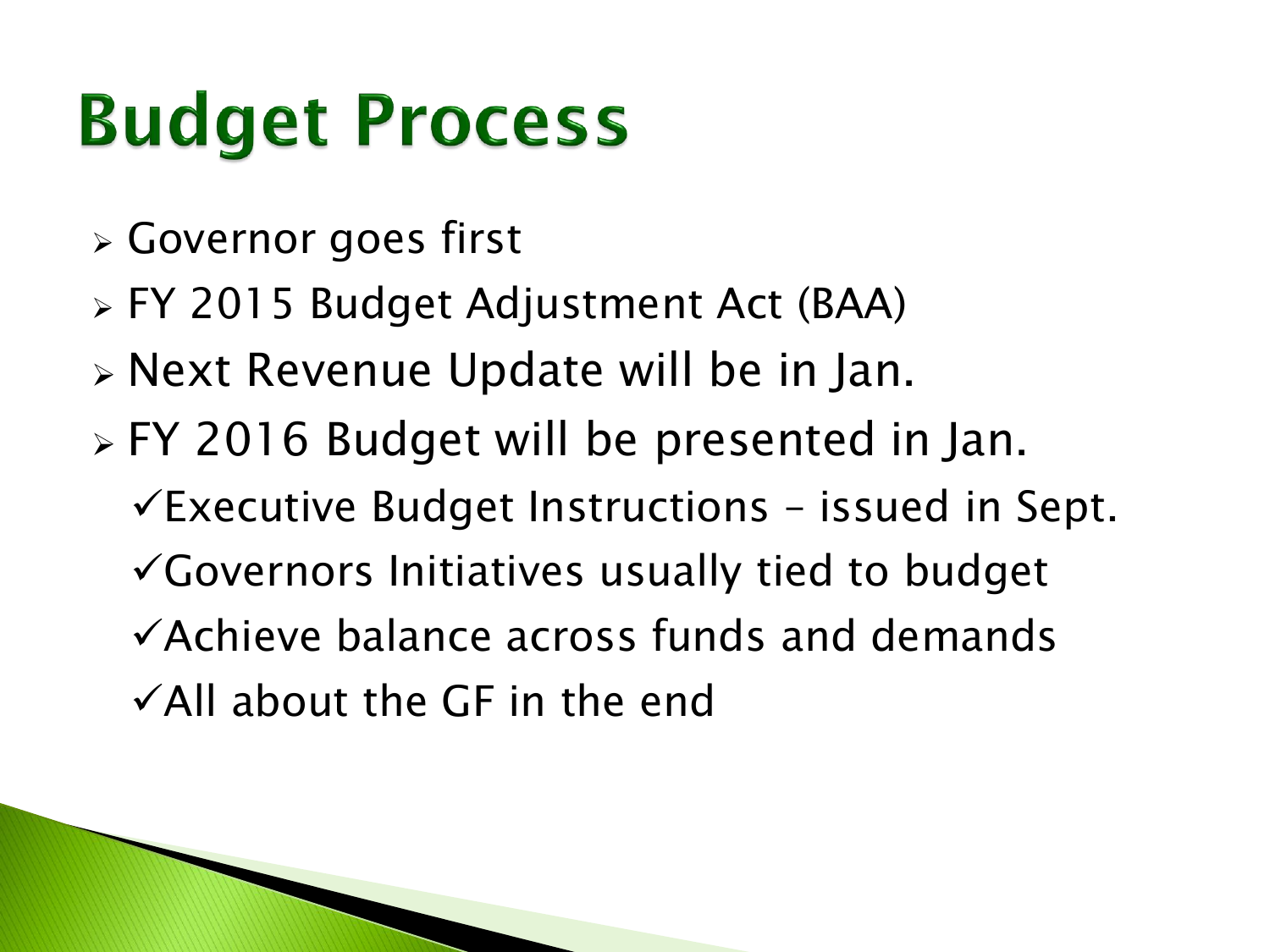## FY 2016 GF GAP Analysis

- **Reliance on one-time resources**
- **Retirement obligations**
- **Pay Act costs – roll out plus new contract**
- **Human Service Demands – including Medicaid**
- **Education Finance expectations**
- **Debt Service**
- **Technology Funding**
- **Build Reserves - \$5 million in rainy day fund**
- **Capital Demands**

**The Common Street, Square, The Common Street, The Common Street, The Common Street, The Common Street, The Common Street, The Common Street, The Common Street, The Common Street, The Common Street, The Common Street, The**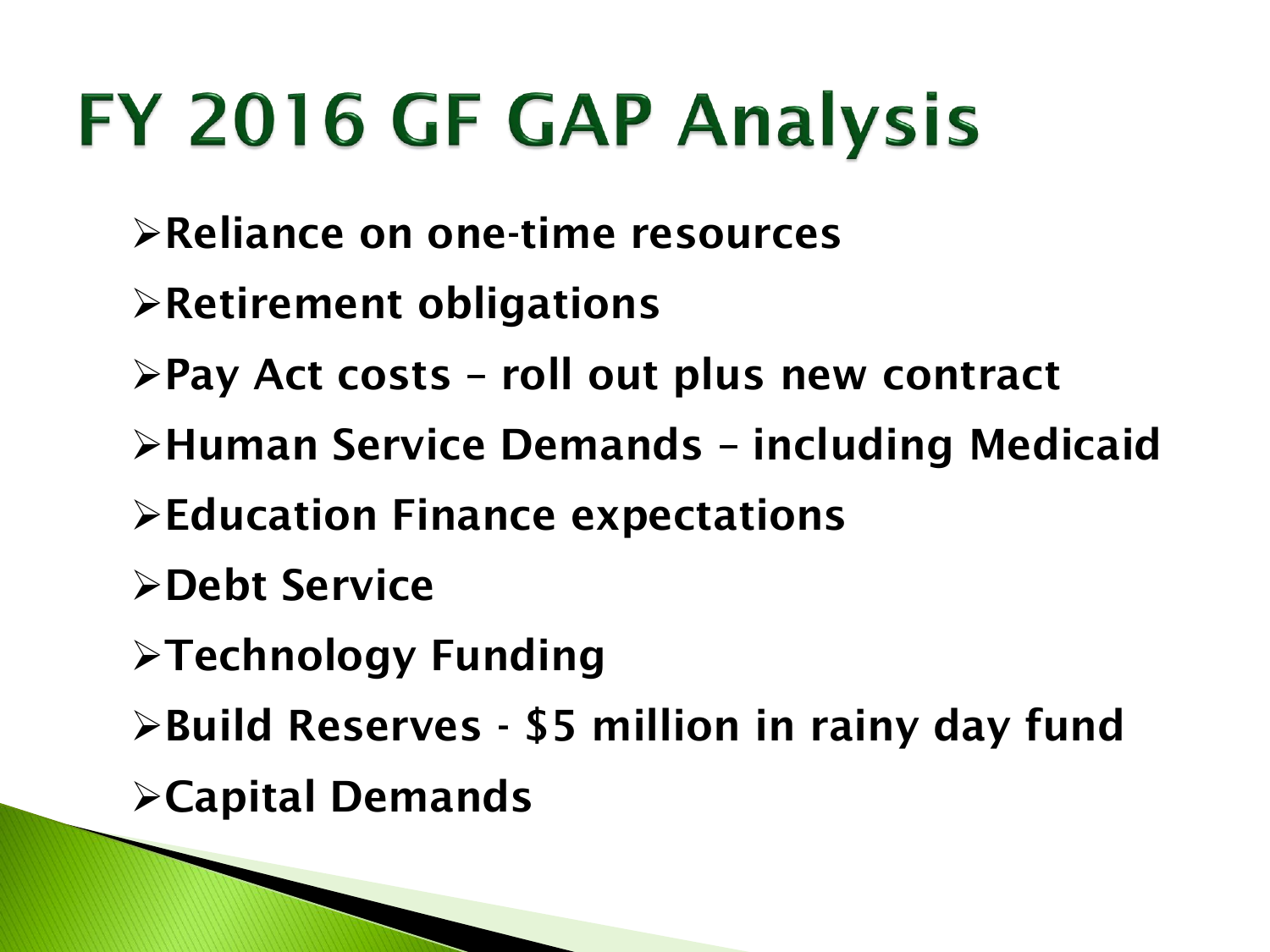## **Final Thought**

 **Administration will need to balance demands to revenues available**